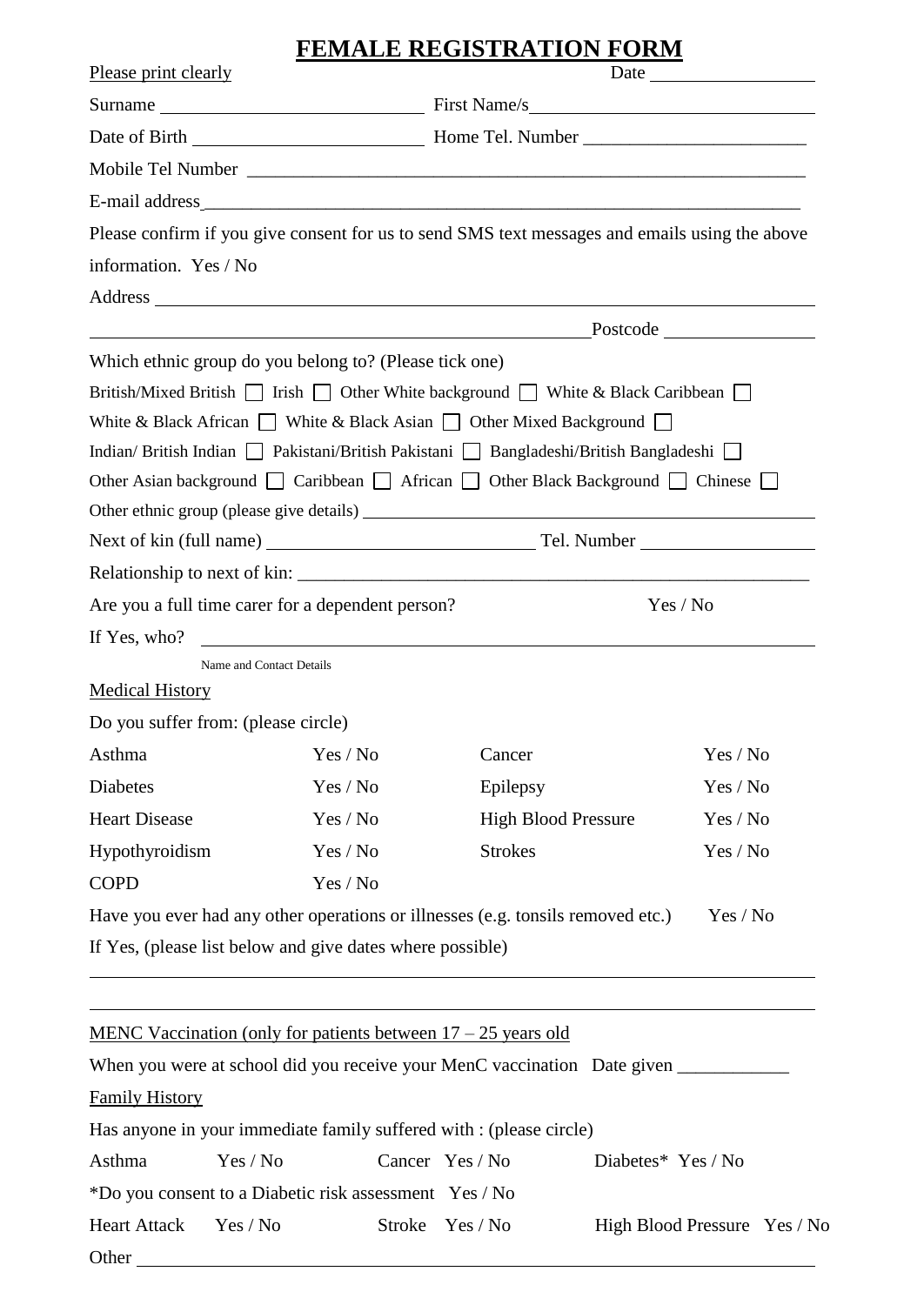| <b>General Health and Social History (please circle)</b>                                                          |                    |  |                          |                                                 |                               |                                 |                              |            |  |
|-------------------------------------------------------------------------------------------------------------------|--------------------|--|--------------------------|-------------------------------------------------|-------------------------------|---------------------------------|------------------------------|------------|--|
| <b>Marital Status?</b><br>Single Married<br>Divorced<br>Widowed                                                   |                    |  |                          |                                                 |                               |                                 |                              |            |  |
| Do you smoke? Have never smoked Current Smoker Ex-smoker - How long?                                              |                    |  |                          |                                                 |                               |                                 |                              |            |  |
| Would you like more information on our stop smoking program                                                       |                    |  |                          |                                                 |                               |                                 | $Yes \mid \mid No \mid \mid$ |            |  |
| Please answer the following questions                                                                             |                    |  |                          | Scoring system                                  |                               |                                 |                              |            |  |
|                                                                                                                   |                    |  |                          | $\mathbf{0}$                                    | $\mathbf{1}$                  | $\overline{2}$                  | $\overline{3}$               | 4          |  |
| How often do you have a drink containing alcohol?                                                                 |                    |  | <b>Never</b>             | Monthly<br>or less                              | $2 - 4$<br>times per<br>month | $2 - 3$<br>times<br>per<br>week | $4+$<br>times<br>per<br>week |            |  |
| How many units of alcohol do you drink on a typical<br>day when you are drinking?                                 |                    |  | $1 - 2$                  | $3 - 4$                                         | $5 - 6$                       | $7 - 9$                         | $10+$                        |            |  |
| How often have you had 6 or more units if female, or 8<br>or more if male, on a single occasion in the last year? |                    |  | <b>Never</b>             | Less than<br>monthly                            | Monthly                       | Weekly                          | Daily or<br>almost<br>daily  |            |  |
| Do you take regular exercise?                                                                                     |                    |  | No                       | Yes                                             |                               |                                 |                              | How often? |  |
|                                                                                                                   |                    |  |                          | Height Neight Neight Neight Naist Circumference |                               |                                 |                              |            |  |
| Do you have any allergies? (e.g. aspirin, penicillin) No / Yes (give details)                                     |                    |  |                          |                                                 |                               |                                 |                              |            |  |
| Are you on any regular medication?                                                                                |                    |  |                          |                                                 | No / Yes (give details)       |                                 |                              |            |  |
|                                                                                                                   |                    |  |                          |                                                 |                               |                                 |                              |            |  |
| $4.$ 6.                                                                                                           |                    |  |                          |                                                 |                               |                                 |                              |            |  |
| What do you use as contraception?                                                                                 |                    |  |                          |                                                 |                               |                                 |                              |            |  |
|                                                                                                                   | Contraceptive Pill |  |                          |                                                 |                               |                                 |                              |            |  |
| Name<br>Injection                                                                                                 |                    |  |                          |                                                 |                               |                                 |                              |            |  |
| Condom only<br>Diaphragm<br>Contraception not required                                                            |                    |  |                          |                                                 |                               |                                 |                              |            |  |
| Would you like to discuss these methods of contraception: coils/injections/implant Yes / No                       |                    |  |                          |                                                 |                               |                                 |                              |            |  |
| Date of last Smear<br>(mm/yy)<br>$\frac{1}{2}$                                                                    |                    |  |                          |                                                 |                               |                                 |                              |            |  |
| Result                                                                                                            |                    |  |                          |                                                 |                               |                                 |                              |            |  |
| Place of Procedure (please circle)<br>Family Planning Clinic                                                      |                    |  |                          |                                                 | <b>GP</b> Surgery             |                                 |                              |            |  |
|                                                                                                                   |                    |  | <b>Outpatient Clinic</b> | Other (please state)                            |                               |                                 |                              |            |  |
| Have you ever been in the H M Forces?                                                                             |                    |  |                          |                                                 | Yes / No                      |                                 |                              |            |  |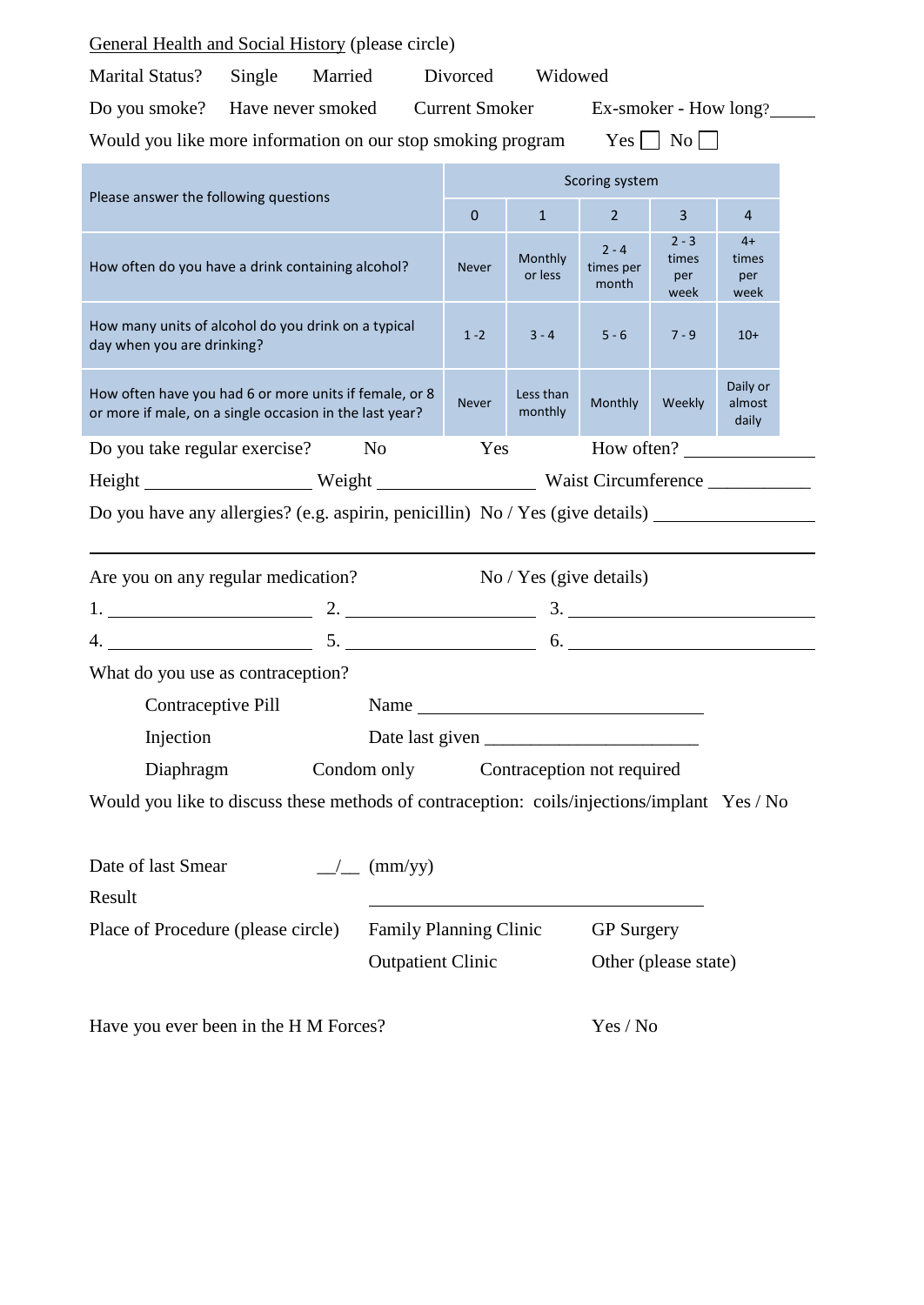# **Florence Road & Bramley Road Surgeries**

**Florence Road Surgery 26 Florence Road Ealing, London W5 3TX Tel: 020-8567-2111 Fax: 020-8840-5768** Dr D Evans (Partner) Dr S Kaler (Partner) Dr G Aziz Scott (Partner) Dr R Sri-Pathmanathan (Partner) Dr D Lund (Partner) Dr N Owusu-Ansah Miss D Douglas

 **Bramley Road Surgery 2 Bramley Road Ealing, London W5 4SS Tel: 020-8579-0165 Fax: 020-8579 0424** Dr D Evans (Partner) Dr D Lund (Partner) Dr M Karunaratne Dr L Bradley Miss D Douglas

#### **APPLICATION FOR ONLINE APPOINTMENTS PRESCRIPTIONS AND RECORDS**

### **ACCESS**

## **FOR PATIENTS OVER THE AGE OF 16**

The Surgery has a facility which allows patients to book, check and cancel routine appointments, order repeat prescriptions, see summary care record and/or detailed coded medical record and send administration queries to the practice over the internet.

| First Name:                                                                | Date of Birth:                                                                |  |  |  |
|----------------------------------------------------------------------------|-------------------------------------------------------------------------------|--|--|--|
| Surname:                                                                   |                                                                               |  |  |  |
| Address:                                                                   |                                                                               |  |  |  |
| Post code:                                                                 |                                                                               |  |  |  |
| Email address:                                                             |                                                                               |  |  |  |
| Home telephone number:                                                     |                                                                               |  |  |  |
| Mobile telephone number:                                                   |                                                                               |  |  |  |
| Please tick the boxes that apply. I wish to access the following services: |                                                                               |  |  |  |
| 1.                                                                         | Book, check and cancel routine appointments                                   |  |  |  |
| 2.                                                                         | To order repeat prescriptions                                                 |  |  |  |
| 3.                                                                         | To access my summary of my medical records <i>i.e.</i> allergies, medications |  |  |  |
| 4.                                                                         | To Access my detail coded medical records                                     |  |  |  |

I wish to have access to online medical records as selected above, and understand and agree with the following statements. Please tick to agree.

| 1. I have read and understood the information over the page.                                                  |  |
|---------------------------------------------------------------------------------------------------------------|--|
| 2. I will be responsible for the any information that I download                                              |  |
| 3. If I share information with others, this is at my own risk                                                 |  |
| 4. I will inform the practice immediately if my records are accessed by someone<br>else without my agreement. |  |
| 5. If you believe there is inaccurate records, I will contact the practice to discuss                         |  |

Please signed the form and bring along to reception with 2 forms of identification; one photo and a utility bill.

| Signed:                               | Date:                       |
|---------------------------------------|-----------------------------|
| For office use only                   |                             |
| Photo ID confirmed<br>Yes/No          | Address ID confirmed Yes/No |
| Name of member of staff confirming ID |                             |